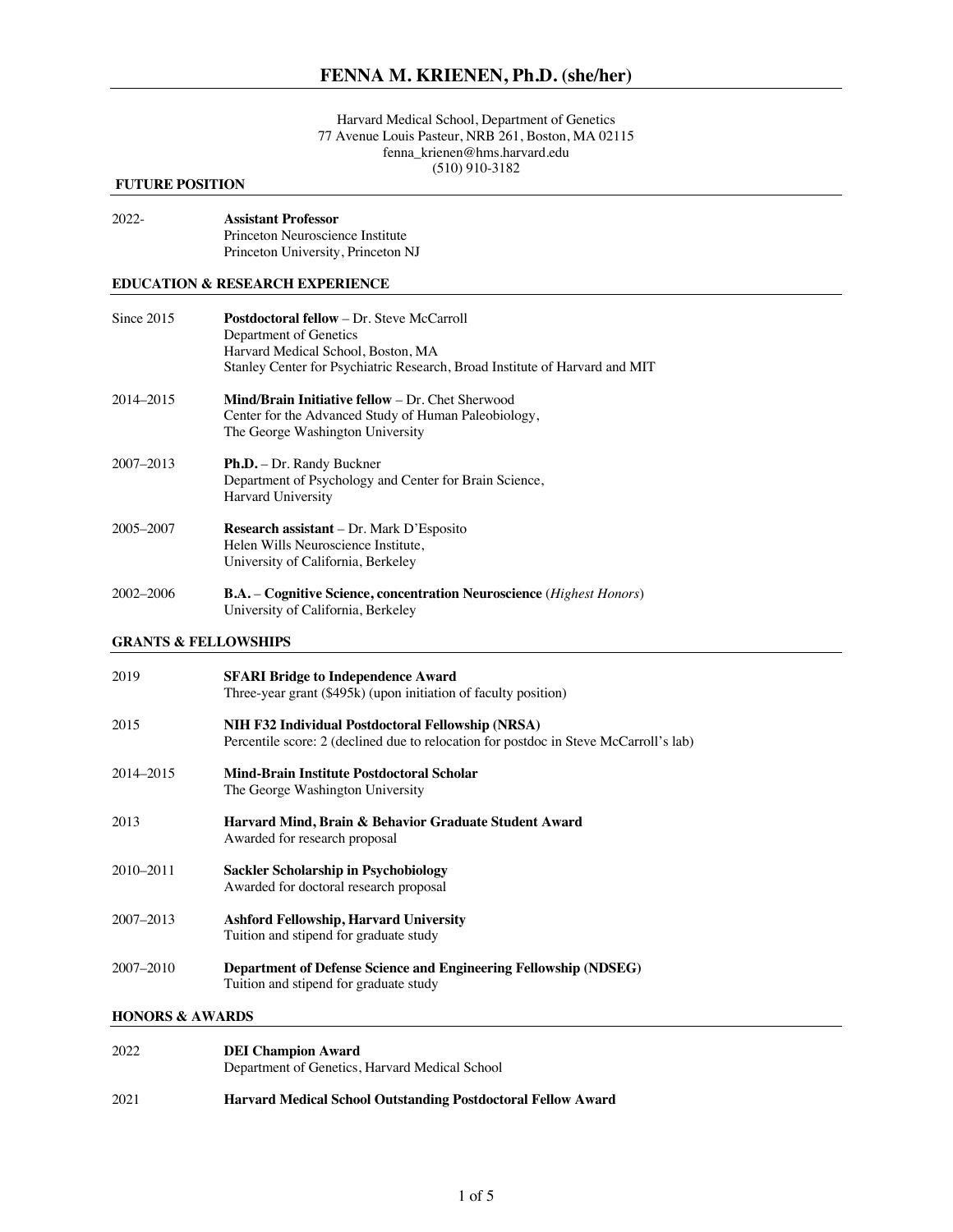| 2020                | <b>Allen Institute Next Generation Leaders Council</b><br>Three year appointment                                                            |
|---------------------|---------------------------------------------------------------------------------------------------------------------------------------------|
| 2016                | <b>Human Brain Mapping Merit Award</b><br>Trainee Abstract Merit Award, OHBM Meeting, Geneva, Switzerland                                   |
| 2014                | <b>Richard J. Herrnstein Prize</b><br>Dissertation Prize from Harvard Graduate School of Arts and Sciences                                  |
| 2013                | <b>Harvard Horizons Scholar</b><br>Graduate School program: http://www.gsas.harvard.edu/harvardhorizons                                     |
| 2013                | <b>Human Brain Mapping Travel Award</b><br>Trainee Abstract Travel Award, OHBM Meeting, Seattle, WA                                         |
| 2011                | <b>Harvard University Certificate of Distinction in Teaching</b><br>Molecular and Cellular Biology 80, Neurobiology of Behavior (Fall term) |
| 2009                | <b>Human Brain Mapping Travel Award</b><br>Trainee Abstract Travel Award, OHBM Meeting, San Francisco, CA                                   |
| 2006                | <b>Departmental Citation in Cognitive Science</b><br>University of California, Berkeley, CA                                                 |
| 2006                | Robert E. Glushko Prize for Distinguished Undergraduate Research in Cognitive Science<br>University of California, Berkeley, CA             |
| <b>PUBLICATIONS</b> |                                                                                                                                             |

# **Research Articles**

| 2021 | BRAIN Initiative Cell Census Network (BICCN). 2021. "A Multimodal Cell Census and Atlas of the<br>Mammalian Primary Motor Cortex." Nature 598 (7879): 86-102.                                                                                                                                                                                                                                                                                                                               |
|------|---------------------------------------------------------------------------------------------------------------------------------------------------------------------------------------------------------------------------------------------------------------------------------------------------------------------------------------------------------------------------------------------------------------------------------------------------------------------------------------------|
| 2021 | Bakken T, Jorstad N, Lake B, Tian W, Kalmbach B, Crow M, Hodge R, Krienen FM, Sorensen S,  Lein<br>ES. Comparative cellular analysis of motor cortex in human, marmoset, and mouse. Nature, 598 (7879):<br>$111 - 19$ .                                                                                                                                                                                                                                                                     |
| 2020 | Krienen FM*, Goldman M, Zhang Q, del Rosario R, Florio M, Machold R, Saunders A, Levandowski K,<br>Zaniewski H, Schuman B, Wu C, Lutservitz A, Mullally CD, Reed N, Bien E, Bortolin L, Fernandez-Otero<br>M, Lin J, Wysoker A, Nemesh J, Kulp D, Burns M, Tkachev V, Smith R, Walsh CA, Dimidschstein J, Rudy<br>B, Kean L, Berretta S, Fishell G, Feng G, McCarroll SA*. Innovations present in the primate interneuron<br>repertoire. <i>Nature</i> 586:262-269. [*corresponding author] |
| 2018 | Saunders A, Macosko E, Wysoker A, Goldman M, Krienen FM, de Rivera H, et al. Molecular diversity and<br>specializations among the cells of the adult mouse brain Cell. 174, e16                                                                                                                                                                                                                                                                                                             |
| 2018 | Anderson KM, Krienen FM, Choi EY, Reinen JM, Yeo BTT, Holmes AJ. Gene expression links<br>functionally coupled aspects of cortex and striatum. Nature Communications 9(1), 1428                                                                                                                                                                                                                                                                                                             |
| 2017 | Charvet CJ, Stimpson CD, Kim YD, Raghanti MA, Lewandowski AH, Hof PR, Gómez-Robles A, Krienen<br>FM, Sherwood CC. Gradients in cytoarchitectural landscapes of the isocortex: diprotodont marsupials in<br>comparison to eutherian mammals. The Journal of Comparative Neurology 525(8), 1811-1826                                                                                                                                                                                          |
| 2016 | Krienen FM <sup>*</sup> , Yeo BTT, Ge T, Buckner RL, Sherwood CC. Transcriptional profiles of supragranular-enriched<br>genes associate with corticocortical network architecture in the human brain. Proceedings of the National<br>Academy of Sciences USA 113(4), E469-E478 [*corresponding author]                                                                                                                                                                                      |
| 2015 | Yeo BTT, Krienen FM, Eickhoff SB, Yaakub SN, Fox PT, Buckner RL, Asplund CL, Chee MWL. Functional<br>specialization and flexibility in human association cortex. Cerebral Cortex $25(10)$ , $3654-3672$                                                                                                                                                                                                                                                                                     |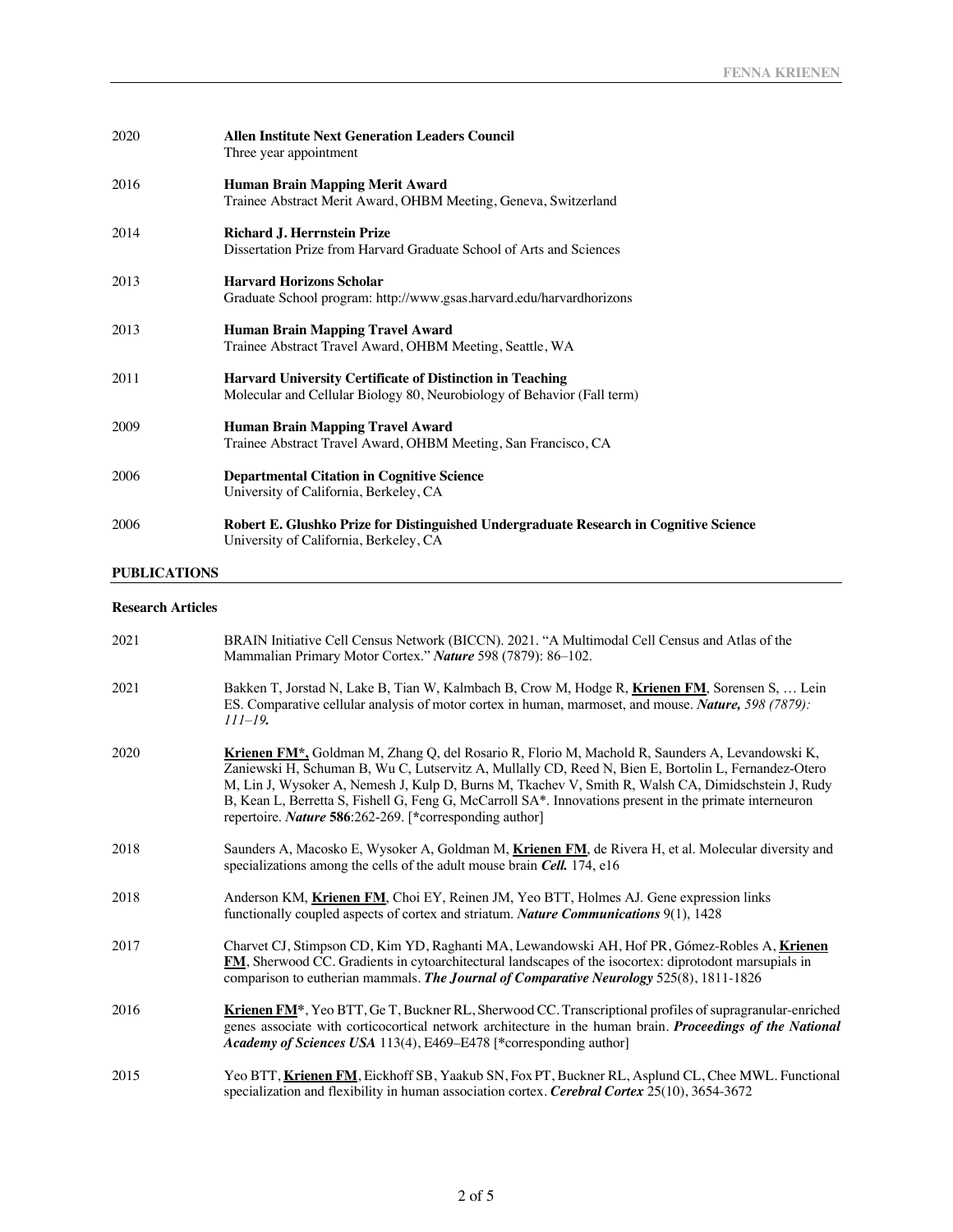- 2014 **Krienen FM**, Yeo BTT, Buckner RL. Reconfigurable state-dependent functional coupling modes cluster around a core functional architecture. *Philosophical Transactions of the Royal Society B***.** 369(1653), 20130526
- 2014 Yeo BTT, **Krienen FM**, Chee MWI, Buckner RL. Estimates of segregation and overlap of functional connectivity networks in the human cerebral cortex. *Neuroimage* 88, 212-227
- 2013 Baker JT, Holmes AJ, Masters GA, Yeo BTT, **Krienen FM**, Buckner RL, Ongur D. Disruption of cortical association networks in schizophrenia and psychotic bipolar disorder. *JAMA Psychiatry* (2), 109-118
- 2011 Buckner RL, **Krienen FM**, Castellanos A, Diaz J, Yeo BTT. (2011) The organization of the human cerebellum estimated by intrinsic functional connectivity. *Journal of Neurophysiology* 106(5), 2322-45
- 2011 Yeo BTT**§** , **Krienen FM§** , Sepulcre J, Sabuncu MR, Lashkari D, Hollinshead M, Roffman JL, Smoller JW, Zöllei L, Polimeni JR, Fischl B, Liu H, Buckner RL. The organization of the human cerebral cortex estimated by intrinsic functional connectivity. **Journal of Neurophysiology** 106(3), 1125-1165 [<sup>§</sup>Joint first authors] Article recommended by *Faculty of 1000: http://f1000.com/13521958*
- 2010 **Krienen FM**, Tu P, Buckner RL. Clan mentality: evidence that medial prefrontal cortex responds to close others. *Journal of Neuroscience* 30(41), 13906-13915
- 2009 **Krienen FM**, Buckner RL. Segregated prefrontal-cerebellar loops revealed by intrinsic functional connectivity. *Cerebral Cortex* 19(10), 2485-2497
- 2009 Buckner RL, Sepulcre J, Talukdar T, **Krienen FM**, Liu H, Hedden T, Andrews-Hanna JR, Sperling RA, Johnson KA. Cortical hubs revealed by intrinsic functional connectivity: mapping, assessment of stability, and relation to Alzheimer's disease. *Journal of Neuroscience* 29(6), 1860-1873

#### **Reviews**

- 2017 **Krienen FM**, Sherwood CC. Gradients of connectivity in the cerebral cortex. *Trends in Cognitive Sciences* 21(2), 61-63
- 2013 Buckner RL, **Krienen FM**. The evolution of distributed networks in the human brain. *Trends in Cognitive Sciences 17(12)*, 648-665
- 2013 Buckner RL, **Krienen FM**, Yeo BTT. Opportunities and limitations of intrinsic functional connectivity MRI**.** *Nature Neuroscience 16(7*), 832-837

#### **Book chapters**

- 2017 **Krienen FM**, Buckner RL. Human association cortex: expanded, untethered, neotenous, and plastic. In *Evolution of Nervous Systems*, Second Edition, Volume 4*,* 169-183, Elsevier, Oxford, Eds: Jon Kaas and Todd Preuss.
- 2017 Charvet CJ, **Krienen FM**. Developmental programs and gene expression patterns yield insights into the evolution of primate cortical circuitry. In *Evolution of Nervous Systems*, Second Edition, Volume 2*,* 91-97, Elsevier, Oxford, Eds: Jon Kaas and Leah Krubitzer.

#### **INVITED TALKS** (Selected)

| 2021 | <b>NIMH Joint BICCN-PEC-CN-NCRCRG Meeting (Workshop), virtual</b>                                           |
|------|-------------------------------------------------------------------------------------------------------------|
| 2021 | <b>NASEM Forum on Neuroscience and Nervous System Disorders (Workshop), virtual</b>                         |
| 2021 | <b>Open for (neuro)science</b> (Symposium), virtual, hosted by Allen Institute                              |
| 2021 | <b>Expanding Minds: The Allen Institute Conference on Human Brain Evolution (Symposium), virtual</b>        |
| 2020 | <b>Interneuron Dysfunction in Autism (Symposium)</b> , virtual                                              |
| 2020 | <b>NIH Brain Initiative Investigators Meeting: Molecular Taxonomies of Brain Cells (Symposium), virtual</b> |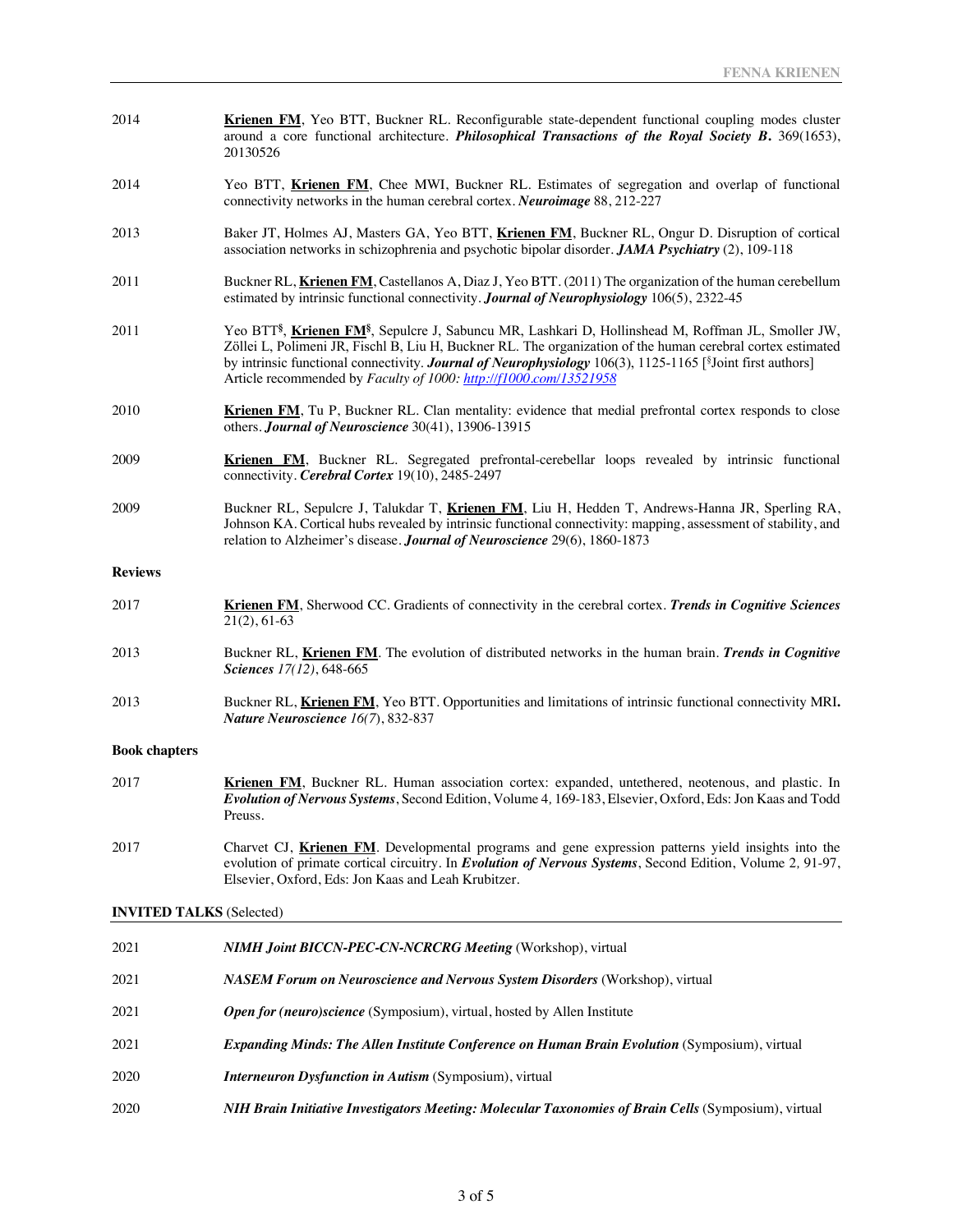| 2019 | <b>Delaware State Neuroscience Seminar (Seminar) Delaware State University, Dover, DE</b>                                                                                                       |
|------|-------------------------------------------------------------------------------------------------------------------------------------------------------------------------------------------------|
| 2019 | Stanley Center Joint Executive-Scientific Advisory Committee Meeting (Symposium), Broad Institute,<br>Cambridge MA                                                                              |
| 2019 | Yale Current Work in Behavior, Genetics and Neuroscience (Seminar) Yale University, New Haven, CT                                                                                               |
| 2019 | Cerebral Cortex: from Progenitors to Functional Circuits (Symposium) The Cajal Club Symposium, Puerto<br>Varas, Chile                                                                           |
| 2019 | From Polygenicity to Biology: Symposium on Severe Mental Illness (Symposium), Broad Institute,<br>Cambridge, MA                                                                                 |
| 2019 | Brainstorming on Concerted Efforts on Genetic Models and Brain Mapping (Symposium), 2 <sup>nd</sup> Annual<br>Primate Neuroscience Research Symposium, Shenzhen, China                          |
| 2019 | Defining an Ontological Framework for a Brain Cell Type Taxonomy: Single-Cell -omics and Data-Driven<br>Nomenclature (Workshop), The Allen Institute, Seattle, WA                               |
| 2018 | Developmental Origins of Brain Circuit Architecture and Psychiatric Disorders (Symposium), National<br>Institute of Mental Health, Bethesda, MD                                                 |
| 2017 | Large-Scale Trends in Cortical Organization (Workshop), Max Planck Institute for Human Cognitive and<br>Brain Sciences, Leipzig, Germany                                                        |
| 2017 | Novel Insights into Human Brain Evolution from Advanced Genomics (Symposium), American Society of<br>Human Genetics, Orlando, FL                                                                |
| 2017 | Integrating Neuroimaging and Transcriptomic Data to Study the Brain in Health and Disease (Symposium),<br>Organization for Human Brain Mapping, Vancouver, Canada                               |
| 2012 | Neural Computation Workshop: Computational approaches to brain connectivity, Dartmouth College, NH                                                                                              |
| 2010 | <b>New Studies of Neurobehavioral Evolution</b> (Symposium), Washington, DC                                                                                                                     |
|      | <b>CONFERENCE ABSTRACTS (Selected)</b>                                                                                                                                                          |
| 2021 | European Brain and Behaviour Society, Lausanne, FR (talk, virtual)                                                                                                                              |
| 2019 | Society for Neuroscience, Chicago, IL (talk)<br>Innovations in primate interneuron repertoire                                                                                                   |
| 2016 | Organization for Human Brain Mapping, Geneva, Switzerland (talk)<br>Transcriptional profiles of supragranular-enriched genes predict corticocortical network architecture in the<br>human brain |
| 2015 | Society for Neuroscience, Chicago, IL (dynamic poster)<br>Transcriptional profiles of supragranular-enriched genes predict corticocortical network architecture in the<br>human brain           |
| 2013 | Organization for Human Brain Mapping, Seattle, WA (talk)<br>Boundaries on functional connectivity boundaries                                                                                    |
| 2011 | Society for Neuroscience, Washington, DC (poster)<br>Cognitive and affective responses to unexpected events                                                                                     |
| 2010 | Society for Neuroscience, San Diego, CA (poster)<br>Contributions of hippocampal and frontal systems to planning in virtual environments                                                        |
| 2009 | Howard Hughes Medical Institute Conference on Neurobiology, Janelia Farm, VA (poster)<br>Segregated prefrontal-cerebellar loops revealed by functional connectivity                             |